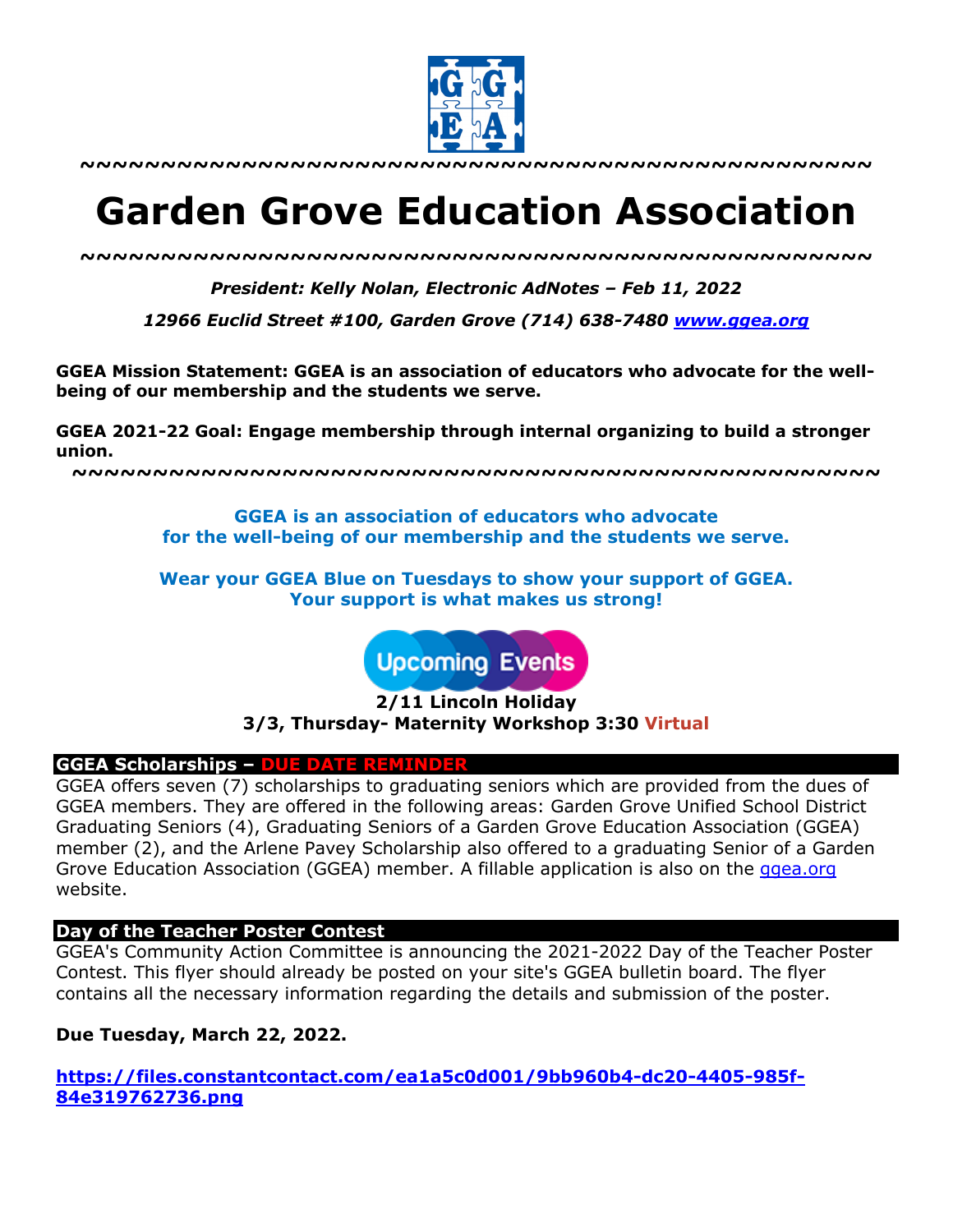# **MWDOC Water Awareness Poster Contest**

All Orange County students are invited to create posters that reflect the theme: **#OCISWATERSMART**. For more information, the flyer link is below.

# **https://files.constantcontact.com/ea1a5c0d001/f540d619-df25-4e0f-a376- 3c5ace5207bd.png**

## **Dedicate Your Miles to Kids Fighting Cancer**

Cancer is the leading cause of death by disease for children under the age of 19 in the U.S. One in 285 American children will be diagnosed with cancer by the time they are 20 years old. Whether it's your child, a neighbor, or the relative of a colleague, the chances are strong that someone you know will have their lives shattered by pediatric cancer.

If you are interested in joining former GGEA member Terry Shepard's Team, Running With Todd, for the 5K Run/Walk, 10K Run, Half Marathon, or 1K Kids Fun Run, click on the link below.

https://files.constantcontact.com/ea1a5c0d001/5bcdcc46-91d3-4270-bfb2-c8ee3ae5dde3.pdf

# **IFT Grants**

All eligible CTA members may apply for an Educator grant (up to \$5,000) or an Impact grant (up to \$20,000). Learn more about IFT and how to apply online at **www.cta.org/ift**

**https://files.constantcontact.com/ea1a5c0d001/ac66d961-97f3-45f3-a5d8 fb3199c21d7e.png**

*Please note that applications are due by March 1st.*

# **https://files.constantcontact.com/ea1a5c0d001/8fd04bc8-7271-4ca8-adc2- 592e67b9cbee.pdf**

#### **Retiring?**

GGEA's Retirement Committee started working on the Retirement Tribute back in September. Venues are booking up fast. The GG Community Center was already booked.

The committee would like to have an idea on the number of future retirees (June 2022) in order to determine the size of the venue needed.

If you are going to be retiring this year, GGEA would love to hear from you. Please call the GGEA office and let us know. We're just taking a count for now.

### **REMINDERS:**

#### **Attorney Consultation Available**

The opportunity to speak with an attorney for 30 minutes on non-work related issues has resumed. Please call the GGEA office for more information.

#### **Join the GGEA Facebook Page** - **Connect with other members!**

Search for "Garden Grove Education Association" and ask to join the group. Allow our admin 24- 48 hours to accept your request. If you are concerned about privacy, please make sure your own Facebook page has privacy settings adjusted before joining GGEA Facebook. Here you can read education articles, see GGEA activities, and share your ideas.

**~~~~~~~~~~~~~~~~~~~~~~~~~~~~~~~~~~~~~~~~~~~~~~~~~~~~~~~~**